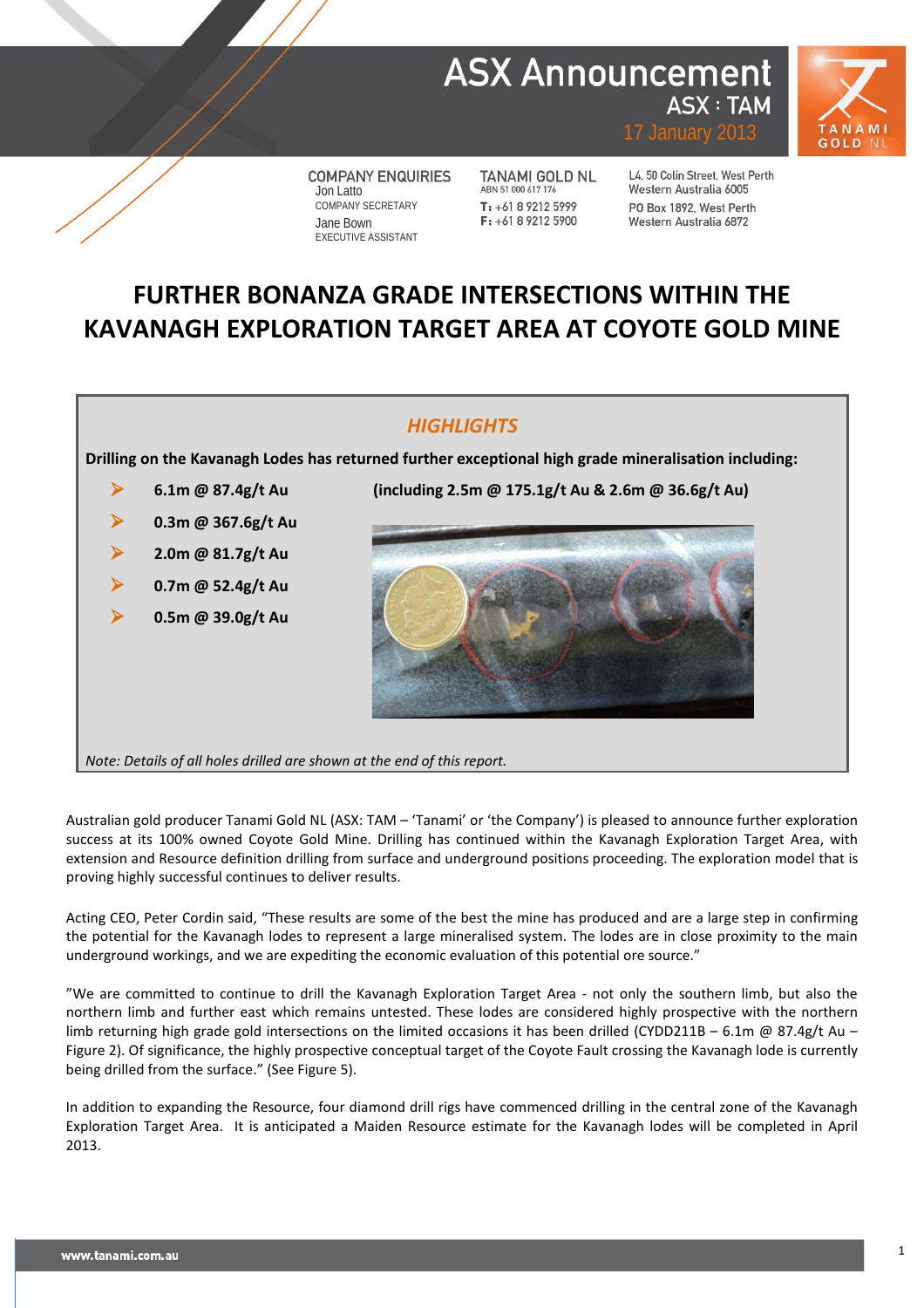### **Kavanagh Exploration Target Area**

Results continue to confirm the presence of significant gold mineralisation within multiple horizons in the Kavanagh Exploration Target Area. Further results have been received from the eastern side (See Figure 4). Mineralisation is now defined over a length of 650 metres down plunge and remains open in multiple directions.

The Kavanagh Exploration Target Area is situated approximately 150 metres north of the main Coyote Gold Mine (See Figure 5) and is interpreted to be a folded repeat of the geological sequence (or similar) that hosts the Coyote Gold Mine. It is considered highly prospective with the potential to host a repeat of the entire Coyote mineralised system.

### *The Kavanagh Exploration Target Area is based on the Coyote Mine Mineralisation Model and as such has the potential to host between 700,000 and 800,000 tonnes at a grade range of between 10-15g/t Au<sup>1</sup> .*

Significant results:

- CYDD211B **6.1m @ 87.4g/t Au** including **2.5m @ 175.1g/t Au**
- CYDD211B -**0.3m @ 367.6g/t Au**
- CYDD208 **2.0m @ 81.7g/t Au**
- CYDD207 **0.7m @ 52.4g/t Au**
- CYDD207 **0.5m @ 39.0g/t Au**

### Recent results include:

- CYDD206 **2.2m @ 22.7g/t Au** *Reported 3 December 2012*
	-
- 
- 
- CYUG358 **0.3m @ 42.1g/t Au** *Reported 3 December 2012*
- CYUG356 **1.3m @ 38.4g/t Au** *Reported 19 November 2012*
- CYDD203 **3.7m @ 4.6g/t Au** *Reported 19 November 2012*
- CYUG355 **0.6m @ 15.6g/t Au** *Reported 19 November 2012*

#### **Peter Cordin**

#### **Acting Chief Executive Officer**

#### **Competent Person's Statement**

*The information in this report that relates to Mineral Resource Estimation, Geological Data and Exploration Results is based on information compiled by Mr Michael Thomson, a full time employee and Principal Geologist of Tanami Gold NL. Mr Thomson is a member of the Australasian Institute of Mining and Metallurgy and has sufficient experience which is relevant to the style of mineralisation and type of deposit under consideration to qualify as a Competent Person as defined in the December 2004 edition of the Australasian Code for Reporting of Exploration Results, Mineral Resources and Ore Reserves (JORC Code). Mr Thomson consents to the inclusion in this report of the matters based on his information in the form and context in which they appear.*

*This announcement contains certain statements which constitute "forward looking statements". Such statements are only predictions and are subject to inherent risks and uncertainties which could cause actual values, results, performance achievements to differ materially from those expressed, implied or projected in any forward-looking statement. No representation or warranty, expressed or implied, is made by Tanami Gold NL that material contained in this announcement will be achieved or proved correct.*

<sup>1</sup> The potential quantity and grade of the exploration targets outlined are conceptual in nature. There has been insufficient exploration to define a Mineral *Resource and it is uncertain if further exploration will result in the determination of a Mineral Resource.*





**Figure 1- CYDD211B veining with visible gold**

• CYDD206 - **4.2m @ 9.8g/t Au** including **1.5m @ 23.7g/t Au** *Reported 3 December 2012* • CYUG358 - **6.2m @ 4.0 g/t Au** including **2.4m @ 7.7g/t Au** *Reported 3 December 2012* • CYUG358 **- 1.3m @ 7.7g/t Au** *Reported 3 December 2012*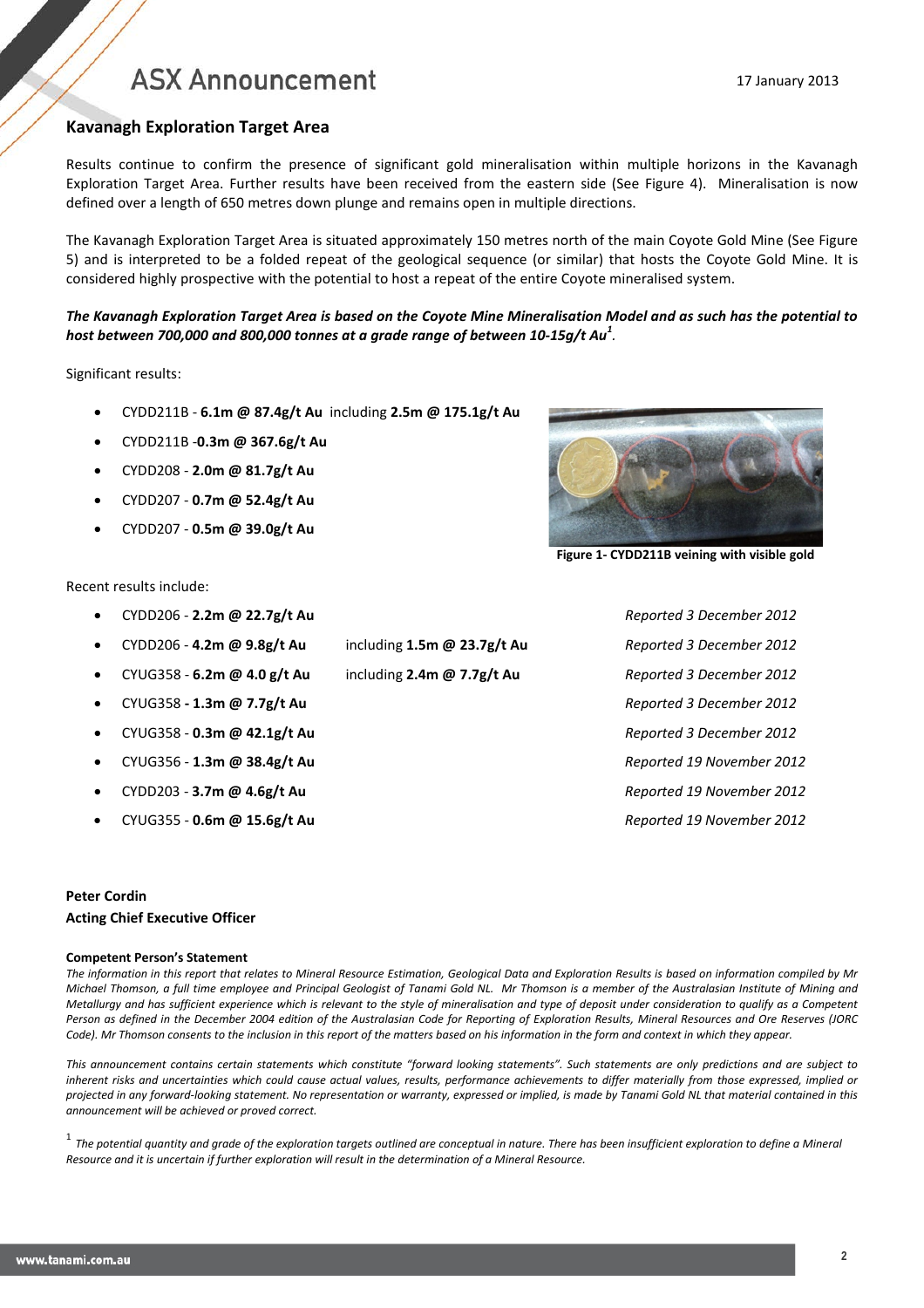**Figure 2: Coyote Schematic Cross Section 75100E**



#### **Figure 3: Coyote Schematic Cross Section 74975E**

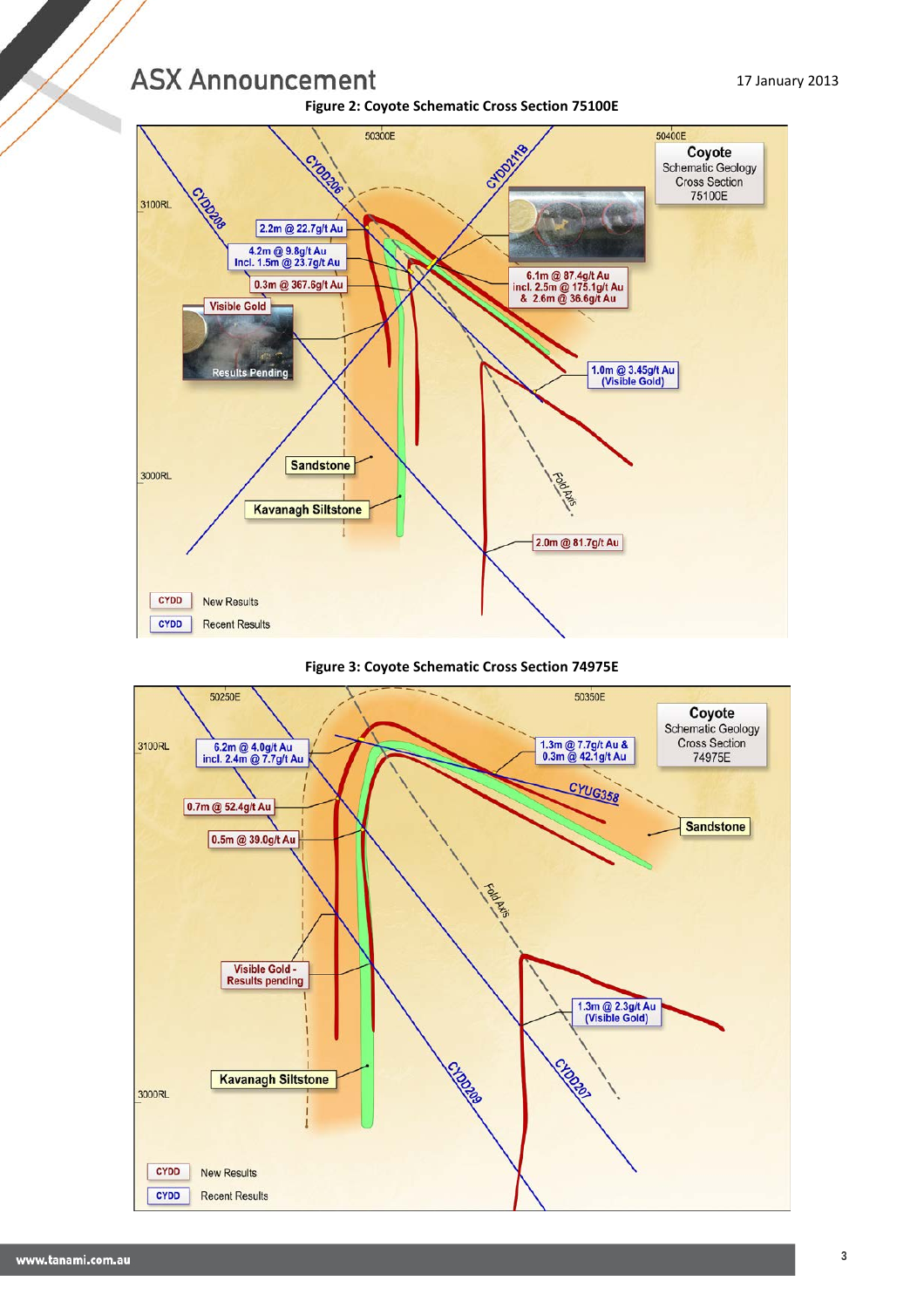



### **Figure 5: Coyote Schematic Geology Plan**